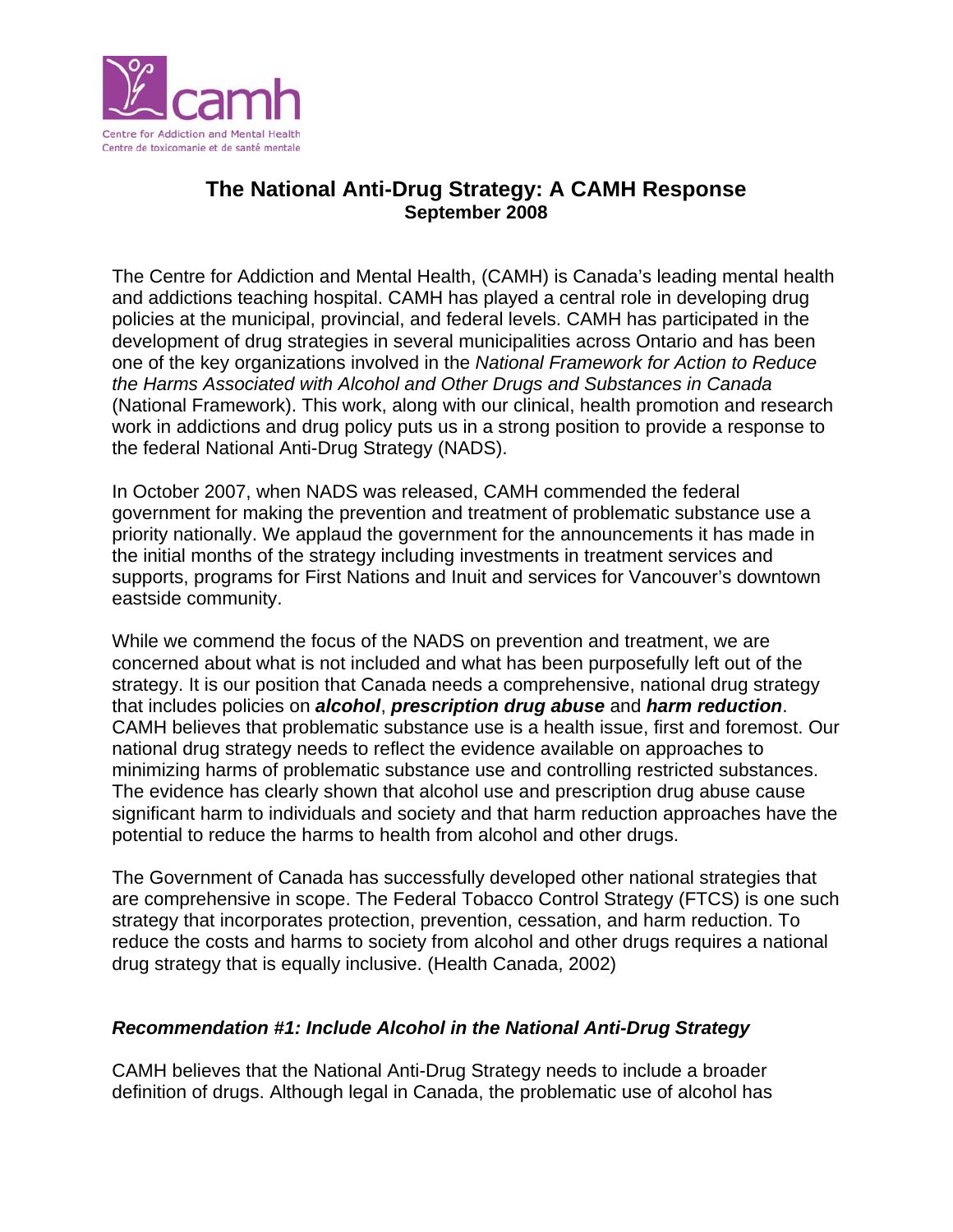affected significant harm to Canadian individuals, families and communities. The social costs attributable to the use and misuse of alcohol are second only to the costs of tobacco. Alcohol use and misuse costs Canada \$14.5 billion each year. This figure includes \$3.3 billion in direct health care costs, \$3 billion in direct law enforcement costs and \$7 billion in indirect productivity losses (disability and mortality). Comparatively such costs for use and misuse of illegal drugs are almost half as much; \$8.2 billion overall. (Rehm et al, 2007)

CAMH population studies have shown that alcohol is the most widely consumed drug, with 79% of adults and 65% of students drinking alcohol in the past year. (CAMH Population Studies eBulletin, 2008 and Adlaf and Boak, 2007) The level of problematic drinking is concerning. The CAMH monitor reports that about one-third of drinkers exceed the low risk drinking guidelines and the Ontario Student Drug Use and Health Survey (OSDUHS) has identified binge drinking among students as a potential public health flag because over one quarter of students had consumed at least five drinks on the same occasion in the past year.

Canada is in a good position to include alcohol in a revised national drug strategy. The work of the *National Framework for Action to Reduce the Harms Associated with Alcohol and Other Drugs and Substances in Canada* (National Framework, 2005) includes a National Alcohol Strategy. This strategy was developed by multiple stakeholders across Canada and calls on Canada to develop a "culture of moderation" by changing our culture to accept sensible alcohol use and moderation as we have come to accept wearing seatbelts.

## *Recommendation #2: Include Problematic Use of Prescription Drugs*

Problematic use of pharmaceuticals is a growing area of concern in Canada. Of particular concern is the problematic use of controlled prescription medications such as opiate-based pain relievers. Canada has been identified as one of the largest consumers of prescription narcotics internationally, ranking fourth in per capita usage in the world. (CCSA, 2005) CAMH's Ontario Student Drug Use and Health Survey reported that 21% of students in grades 7 to 12 had used prescription opioids nonmedically in the past year. This is the third most common substance after alcohol and cannabis. (Adlaf and Paglia-Boak, 2007) Also, data from assessments at Ontario treatment centres show that 17% of the clients entering treatment report problematic use of prescription opioids. (DATIS) More data on this issue will soon be available as major population health surveys such as the CAMH Monitor and the Canadian Alcohol and Drug Use Monitoring Survey begin incorporating questions about prescription drug use.

Experts recognize the urgent need for national policies and programs to address problematic use of pharmaceuticals. The National Framework has included 'preventing the problematic use of pharmaceuticals' as one of its priority areas. It suggests various strategies for addressing this issue including national monitoring of prescriptions, more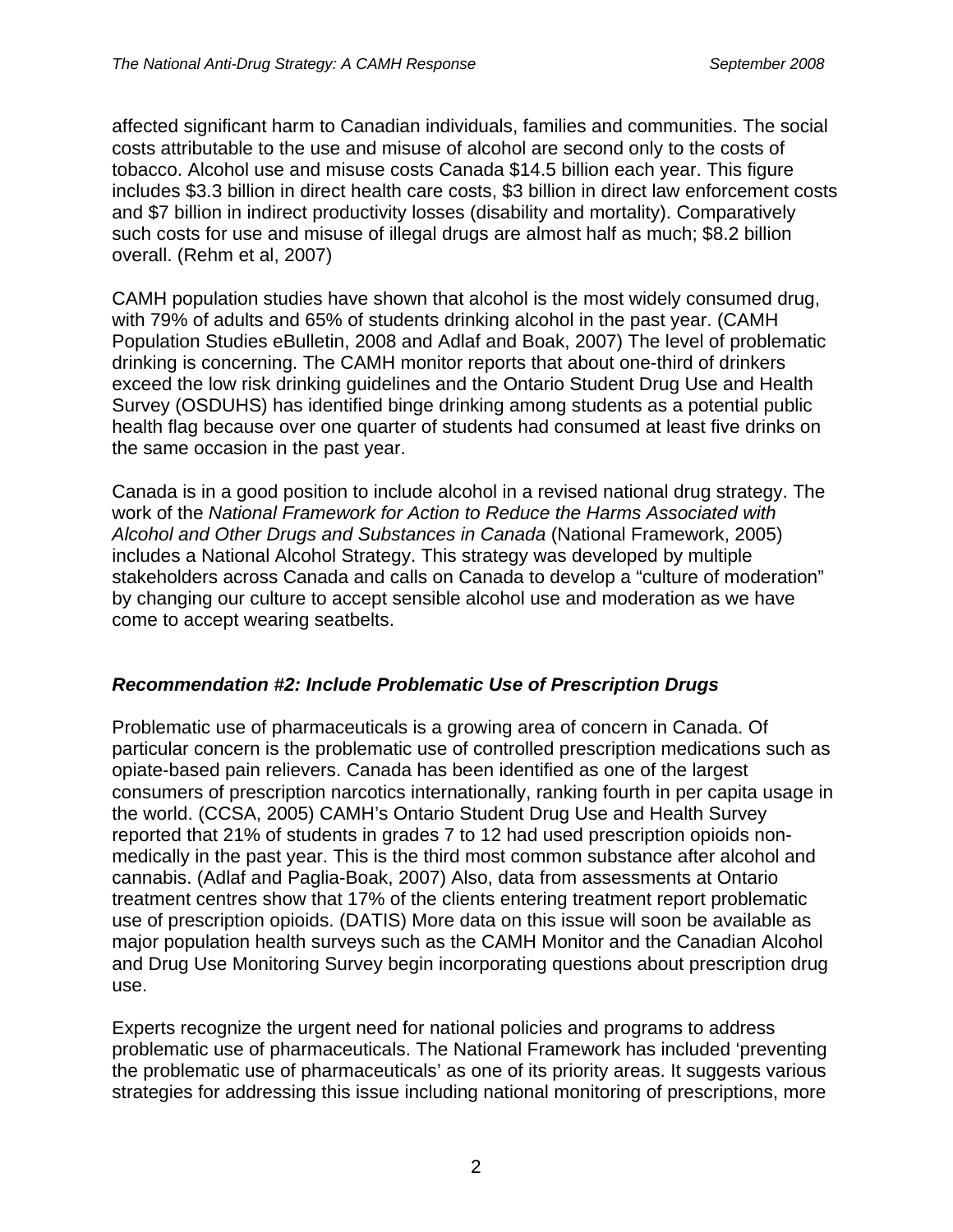research on prevalence of pharmaceutical substance abuse and education of professionals and the public on the potential harms associated with pharmaceuticals. Experts also agree that any future policy development in prescription drug abuse must allow for access to medications for the legitimate treatment of pain and other conditions. (CCSA, 2005)

Currently the NADS addresses only illicit drugs such as cannabis, cocaine and heroin. Research shows that while the problematic use of some drugs, such as cannabis and prescription opioids is on the rise, the use of heroin is on the decline in Canada. This shift in the supply/demand of narcotics has significant implications for drug control legislation and enforcement efforts because the source and distribution of prescription opioids is significantly different than other illicit drugs. (Adlaf and Paglia-Boak, 2007; Fischer and Rehm, 2007)

### *Recommendation #3: Include Harm Reduction Strategies*

Currently the National Anti-Drug Strategy includes three strategies: prevention, treatment and enforcement. CAMH believes that a comprehensive drug strategy needs to adopt a 'four pillar approach'. The National Framework and many drug strategies across Canada include a harm reduction strategy. Harm reduction strategies provide ongoing care to individuals who are unable or unwilling to stop their problematic use of drugs and alcohol.

CAMH defines harm reduction as "any program or policy designed to reduce drugrelated harm without requiring the cessation of drug use. Interventions may be targeted at the individual, the family, community or society." (CAMH, 2008) Harm reduction approaches to illicit drugs and alcohol, including outreach, needle exchange, substitution therapies and safe consumption sites such as managed alcohol programs and wet shelters have been shown to be effective in reducing drug related harms to health around the world. In particular these approaches have reduced risk behaviours that can result in transmission of blood borne diseases such as HIV and Hepatitis C and the WHO recognizes several harm reduction programs as essential components of HIV prevention programs. (Ball et al, 2005) Including harm reduction as one element of a comprehensive drug strategy acknowledges that problematic substance use exists within our society and that we as a society have a responsibility to reduce the harms that come from that use. These interventions are not limited to illicit drugs; harm reduction is applied to smoking by limiting the exposure to second hand smoke and alcohol by supporting bars to limit the number of drinks served to one individual. (CCSA, 2005)

The exclusion of harm reduction from the federal anti-drug strategy is a result of a deliberate shift in federal drug policy. Canada's drug strategy prior to the current administration included harm reduction programs and policies. This shift in policy has included an emphasis on abstinence and deterrence through the criminal justice system. Evidence from the USA has shown using the criminal justice system to solve substance use problems has resulted in increased numbers of individuals incarcerated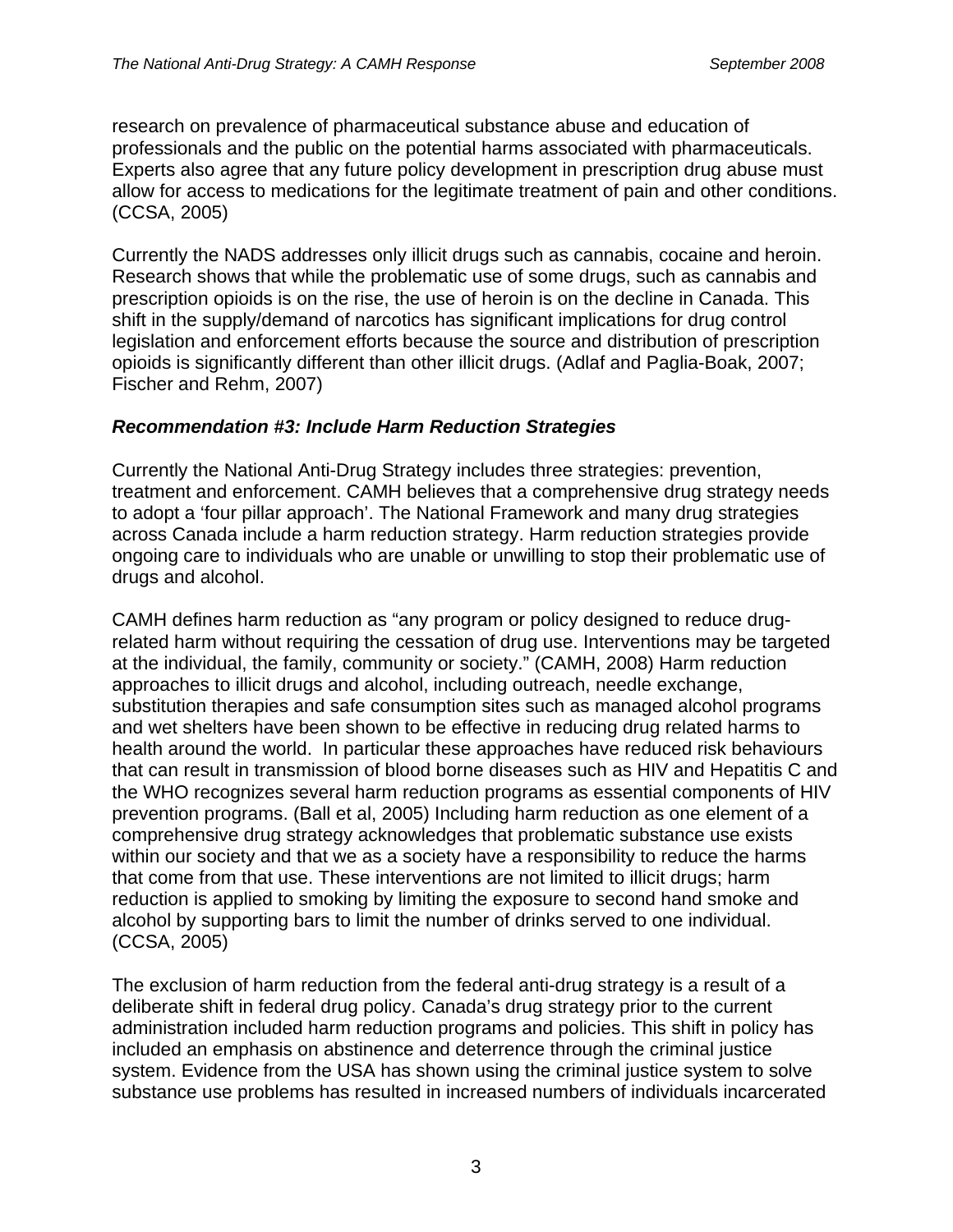and increased health related harm. In the USA, drug related ER visits rose by 60% and drug related deaths more than quadrupled from the mid to late 1970's to the mid 1990s. This shift in policy does not reflect the lessons learned in the United States, nor is it in step with drug strategies across Canada. Several cities and provinces in Canada, including Victoria, Vancouver, Edmonton, London, Toronto, and Ottawa have developed drug strategies for their communities. All of these communities have included a four pillar approach to solving problems related to drug use and addictions in their community.

### *Recommendation #4: The Case Against Mandatory Minimum Sentences for Drug Offences*

One of the first initiatives under the NADS was to introduce bill C-26 into the legislature. Bill C-26 proposes to make amendments to the *Criminal Code* and the *Controlled Drugs and Substances Act* to introduce mandatory minimum sentences for certain drug offences. CAMH believes that mandatory minimum sentences are not an effective policy approach to illegal substance use and drug control in Canada.

In the 1980s the United States government established minimum penalties including lengthy prison sentences for even small possession charges for federal drug offences. Research over the last 20 years in the US has shown that the prevalence of substance use has not decreased, and that the main effect these policies have had is to significantly increase the public cost of the criminal justice system and importantly, the size of the prison population throughout the US. (Gabor and Crutcher, 2002)

Many of the people to whom mandatory minimum sentences will be applied are users who also deal in small amounts of drugs to support their own substance use. The most effective means of reducing their substance use, and the criminal behaviour that accompanies it, is to provide treatment for their addiction. Some of these individuals are the most marginalized people in our society and their difficulties are not solved by imprisonment. Those further up the trafficking chain deal in large amounts and distance themselves from street level activity where most arrests are made. CAMH recommends that the federal government reinvest the funding to support the implementation of mandatory minimum sentences into demand reduction programs such as substance abuse treatment.

CAMH is also concerned about other potential effects of mandatory minimum sentences for drug offences. Mandatory minimum sentences could have a significant negative effect on Canada's Aboriginal population, who are already disproportionately represented in Canada's prisons. Aboriginal people continued to have high levels of representation in custody. According to the 2006 Census, Aboriginal people represented 4% of the adult population in Canada, yet they accounted for 24% of adult admissions to provincial/ territorial custody, 19% of admissions to remand and 18% of admissions to federal custody (Landry and Sinha, 2006). Aboriginal peoples are also over represented in the substance using populations and require special efforts by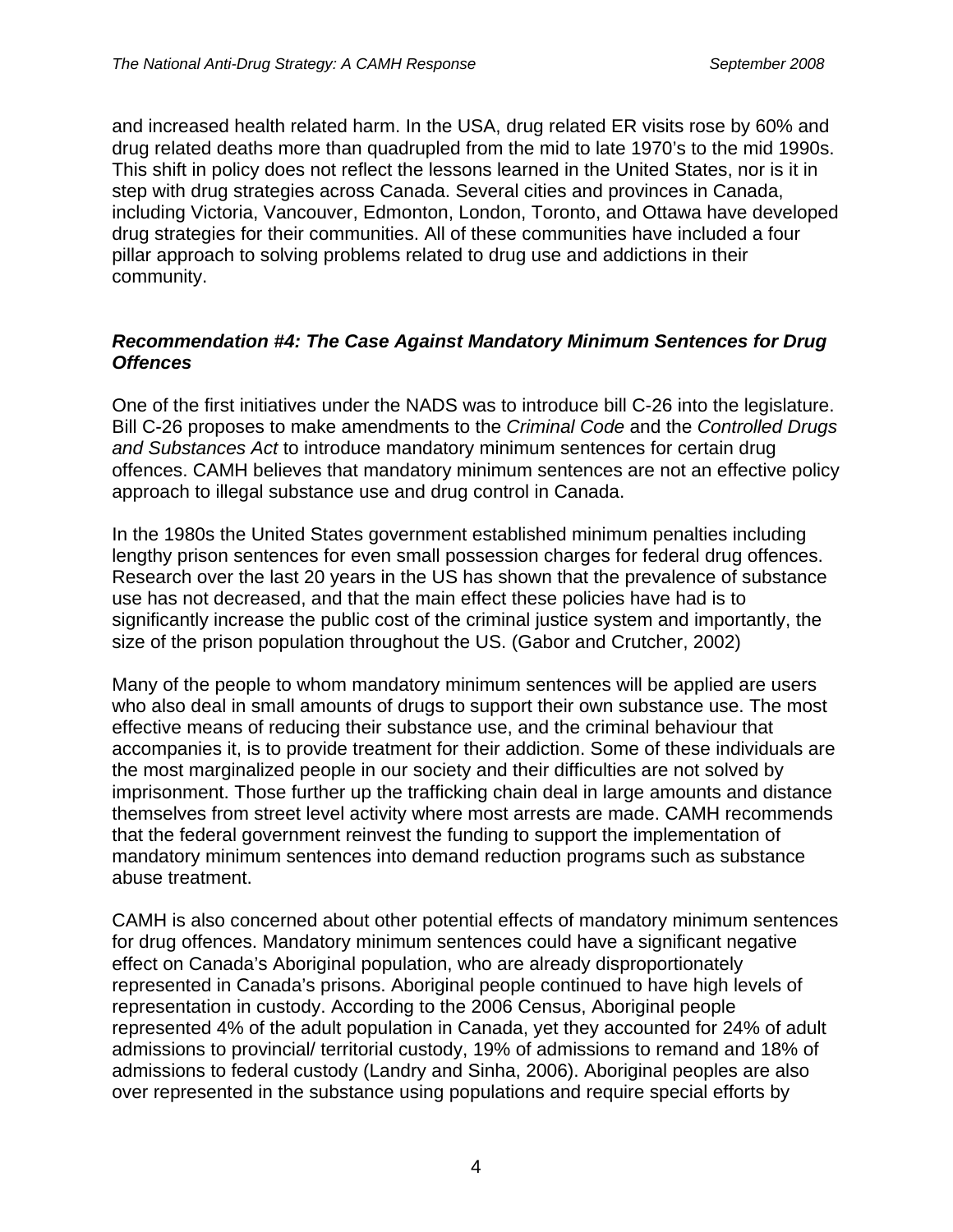government to address the social and economic determinants of addiction; the documented rate of illicit drug use among First Nations (7.3%) is more than double the rate of the general Canadian population (3.0%). Other research suggests that prescription abuse could be on the rise and requires further study. (Dell and Lyons, 2007)

CAMH is encouraged by the recent announcements of new funding for Aboriginal treatment services, but have concerns that mandatory minimum sentences may exacerbate the individual and community problems faced by Canada's Aboriginal peoples.

#### *Summary Statement*

CAMH recognizes that Canada needs a national drug strategy to direct efforts in substance abuse treatment, prevention of problematic substance use and control of legal and illegal substances. In order to be comprehensive, however, the current National Anti-Drug Strategy needs to be amended to include the National Alcohol Strategy, the National Treatment Strategy and harm reduction policies and programs.

## **References**

Adlaf, Edward M., and Paglia-Boak, Angela. (2007) *Drug Use Among Ontario Students: OSDUHS Highlights 1977-2007*. Centre for Addiction and Mental Health.

Ball, Andrew, Weiler, Gundo A., Beg, Monica, and Doupe, Andrew. (2005). Evidence for Action: A critical tool for guiding policies and programmes for HIV prevention, treatment and care among injecting drug users. *International Journal of Drug Policy, 16S* Editorial, S1-S6.

Canadian Centre on Substance Abuse (CCSA). *Substance Abuse in Canada: Current Challenges and Choices,* 2005.

Canadian Centre on Substance Abuse (CCSA) and Health Canada. (2005) *National Framework for Action to Reduce the Harms Associated with Alcohol and Other Drugs and Substances in Canada*.

Canadian HIV/AIDS Legal Network. *Mandatory Minimum Sentences for Drug Offenses: Why Everyone Loses*. Briefing Paper, April 2006.

CAMH, *Harm Reduction: Its Meaning and Application for Substance Use Issues Position Statement*. Accessed on www.camh.net.

*CAMH Population Studies eBulletin*. Vol. 9 (2), 2008. Public Health and Regulatory Policy Research Unit, CAMH.